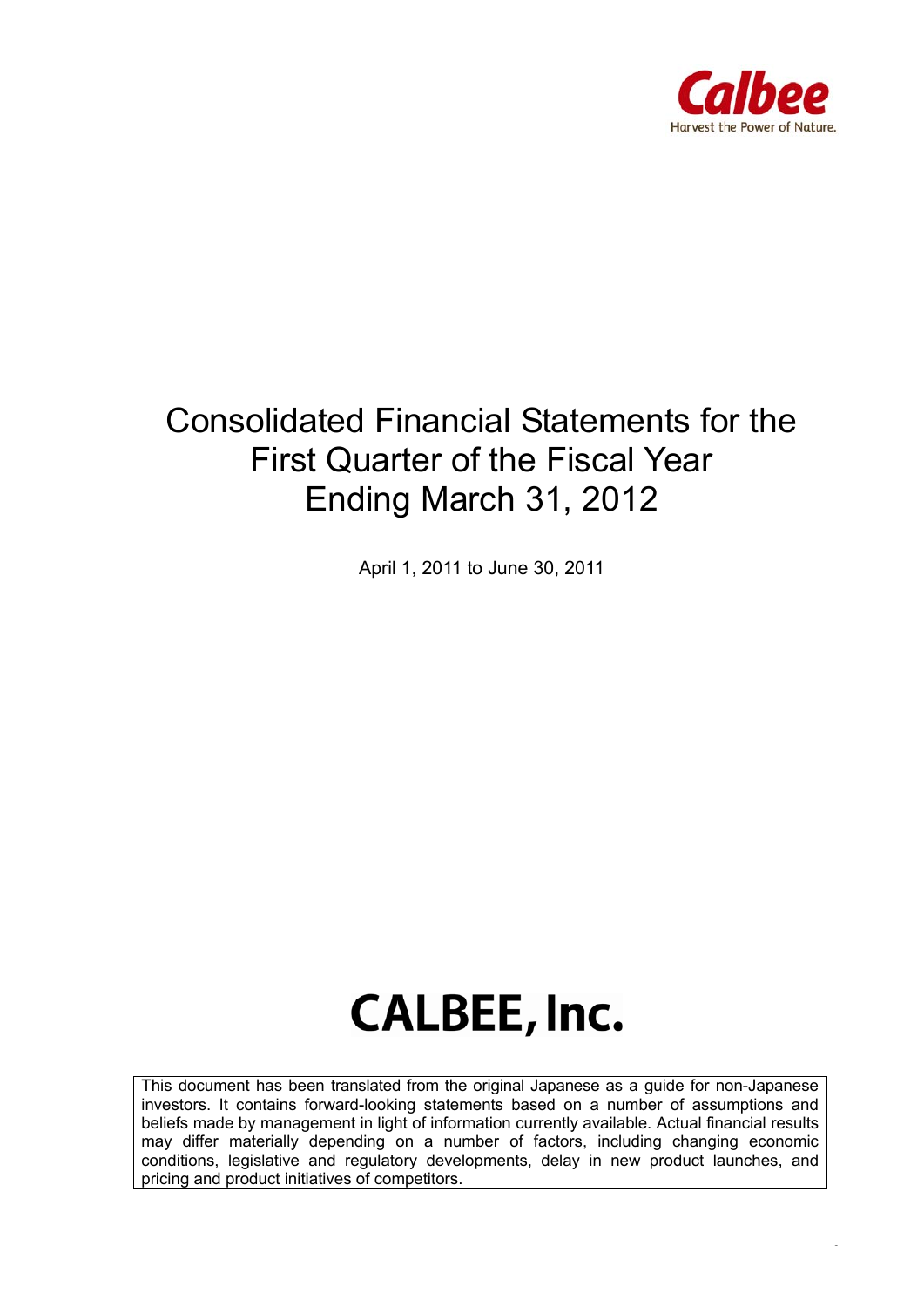#### **SUMMARY OF FINANCIAL STATEMENTS (consolidated)**

First Quarter Results for the Fiscal Year Ending March 31, 2012

#### **CALBEE, Inc.** August 3, 2011

http://www.calbee.co.jp/english/

Stock exchange listings: Tokyo 1<sup>st</sup> section, code number 2229<br>Contact: Isao Hirakawa Executive Officer

Finance and Accounting Group Telephone: +81-3-5220-6222

Representative: Shuji Ito, President & COO, Representative Director

Scheduled date for submission of the first quarter financial report: August 10, 2011

Scheduled date for distribution of dividends: --

Availability of supplementary explanatory material for first quarter results: Available

Quarterly results presentation meeting: Yes (telephone conference for institutional investors and analysts)

#### **1) Consolidated results for the first quarter (April 1, 2011 to June 30, 2011) of the fiscal year ending March 31, 2012**

| (1) Consolidated Operating Results<br>Millions of yen, rounded down |                                  |          |                                  |          |
|---------------------------------------------------------------------|----------------------------------|----------|----------------------------------|----------|
|                                                                     | Three months ended June 30, 2011 |          | Three months ended June 30, 2010 |          |
|                                                                     |                                  | % change |                                  | % change |
|                                                                     | 35,690                           | (8.6)    | 39,033                           |          |
|                                                                     | 1.384                            | (50.0)   | 2,768                            |          |
|                                                                     | 1.271                            | (53.7)   | 2.746                            |          |
|                                                                     | 566                              | (64.8)   | 1.612                            |          |
|                                                                     | 17.71                            |          | 55.88                            |          |
|                                                                     | 17.40                            |          | --                               |          |

Notes: 1. The percentages shown above are a comparison with the same period in the previous fiscal year.

2. Comprehensive income: Three months ended June 30, 2011: ¥564 million (-61.5%)

Three months ended June 30, 2010:  $¥1,466$  million  $(-%)$ ;

3. Figures for earnings per share (diluted) for the three months ended June 30, 2010 are not recorded as although there was a balance of new share subscription rights the Company was not listed at that time therefore an average share price for the period cannot be obtained.

| (2) Consolidated Financial Position   |                     | Millions of yen, rounded down |
|---------------------------------------|---------------------|-------------------------------|
|                                       | As of June 30, 2011 | As of March 31, 2011          |
|                                       | 97.270              | 99.393                        |
|                                       | 72.809              | 72.924                        |
| Shareholders' equity/total assets (%) | 72.0%               | 70.7%                         |
|                                       |                     |                               |

Shareholders' equity: As of June 30, 2011: ¥70,079 million As of March 31, 2011: ¥70,235 million

#### **2) Dividends per share**

|          |                | ,,,,                      |
|----------|----------------|---------------------------|
|          | FY ended       | FY ending                 |
|          | March 31, 2011 | March 31, 2012 (forecast) |
|          | 00.00          | 00.00                     |
| Year-end | 28.00          | 32.00                     |
| Annual   | 28.00          | 32.00                     |

Note: Changes from the most recently announced dividend forecast: None

#### **3) Consolidated forecasts for the fiscal year ending March 31, 2012 (April 1, 2011 to March 31, 2012)**

|                                         |          |                                      | Millions of yen |
|-----------------------------------------|----------|--------------------------------------|-----------------|
| Six months ending<br>September 30, 2011 |          | Fiscal year ending<br>March 31, 2012 |                 |
|                                         | % change |                                      | % change        |
| 75.000                                  | (1.7)    | 160,000                              | 2.9             |
| 3.500                                   | (24.4)   | 11.000                               | 2.6             |
| 3,500                                   | (23.0)   | 11.000                               | 4.1             |
| 1.900                                   | (22.0)   | 6.000                                | 41.1            |
| ¥59.27                                  |          | ¥187.16                              |                 |

Note: 1. The percentages shown above are a comparison with the interim period and full year period of the previous fiscal year.

2. Changes from the most recently announced results forecast: None

*Yen*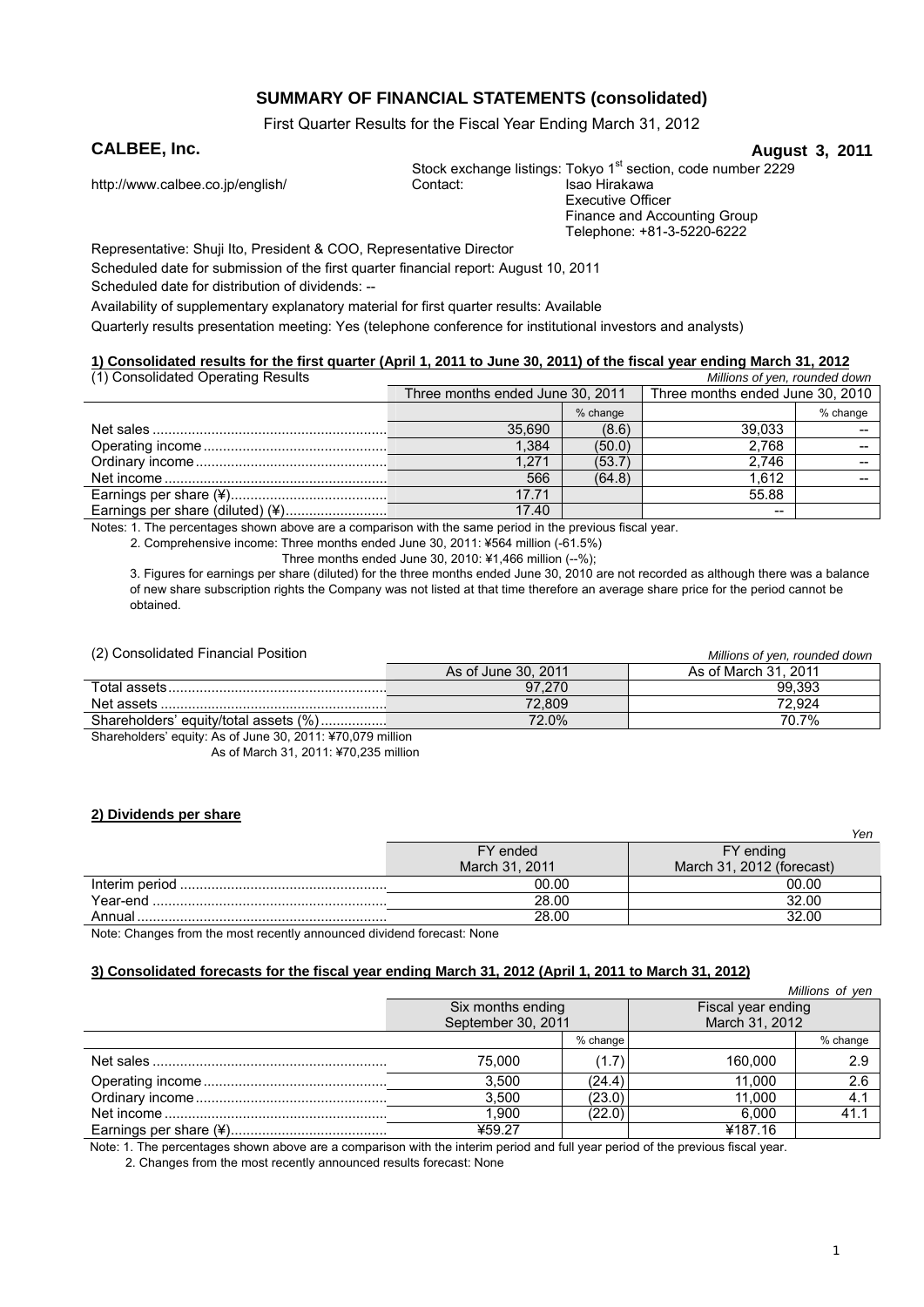#### **4) Other**

**(1) Transfer of important subsidiaries during the period:** None

Note: Indicates transfers of specified subsidiaries resulting in changes in the scope of consolidation during the period under review.

**(2) Use of special accounting procedures:** None

#### **(3) Changes in accounting policy, changes in accounting estimates, and restatements:**

- 1. Changes following revisions to accounting standards: None
- 2. Other changes: None
- 3. Changes in accounting estimates: None
- 4. Restatements: None

#### **(4) Number of outstanding shares (common stock)**

|                                            | June 30, 2011:    | March 31, 2011:   |
|--------------------------------------------|-------------------|-------------------|
| Number of shares outstanding               | 32,057,450 shares | 31,917,450 shares |
| (including treasury shares)                |                   |                   |
| Number of treasury shares                  | -- shares         | -- shares         |
|                                            | Three months to   | Three months to   |
|                                            | June 30, 2011:    | June 30, 2010:    |
| Average number of shares during the period | 31,999,230 shares | 28,849,450 shares |

Note: On January 14, 2011 a 50 for 1 share split was conducted for common shares.

#### **Important Notice**

Disclosure of status of quarterly report review procedures:

At time of disclosure of this quarterly financial report the company was not subject to the review procedures for quarterly securities reports as stipulated under the Financial Instruments and Exchange Law; therefore these review procedures have not been completed.

#### **Appropriate use of financial forecasts and other items**

- 1. Forecasts, etc., recorded in this document include forward-looking statements that are based on management's estimates, assumptions and projections at the time of publication. A number of factors could cause actual results to differ materially from expectations. For further details of forecasts please see Page 5, 1. Operating Results (3) Consolidated forecasts for the fiscal year ending March 31, 2012
- 2. On January 14, 2011 a 50 for 1 share split was conducted for common shares.
- 3. The earnings per share forecast for the fiscal year ending March 31, 2012 is calculated using 32,057,450 shares as the expected average number of shares for the period.
- 4. CALBEE, Inc. has scheduled a telephone conference for institutional investors and analysts for August 3, 2011. We plan to make an audio record of the conference available on our web site after the conference.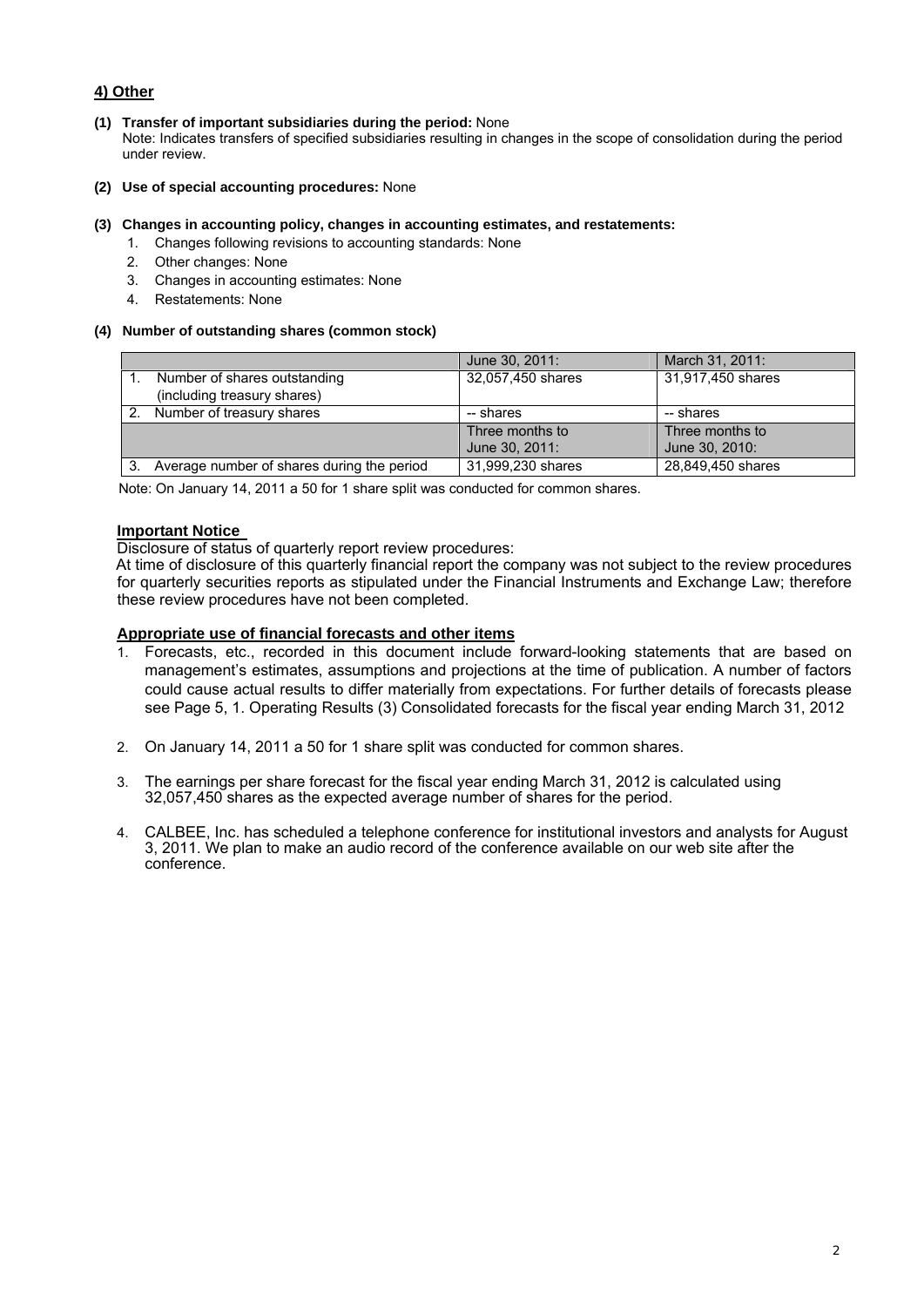## **Contents**

| 1. Operating Results                                                   |                |
|------------------------------------------------------------------------|----------------|
|                                                                        |                |
|                                                                        | $\overline{4}$ |
| (3) Consolidated forecasts for the fiscal year ending March 31, 2012   | $-5$           |
| 2. Summary information and related items                               |                |
|                                                                        | $-5$           |
|                                                                        |                |
| (3) Changes in accounting policy, changes in accounting estimates, and |                |
|                                                                        | - 5            |
| 3. Consolidated financial statements                                   |                |
|                                                                        | - 6            |
|                                                                        | - 8            |
|                                                                        | - 9            |
|                                                                        | 10             |
|                                                                        | 12             |
|                                                                        | 12             |
| (6) Note on occurrence of significant changes to shareholders' equity  | 12             |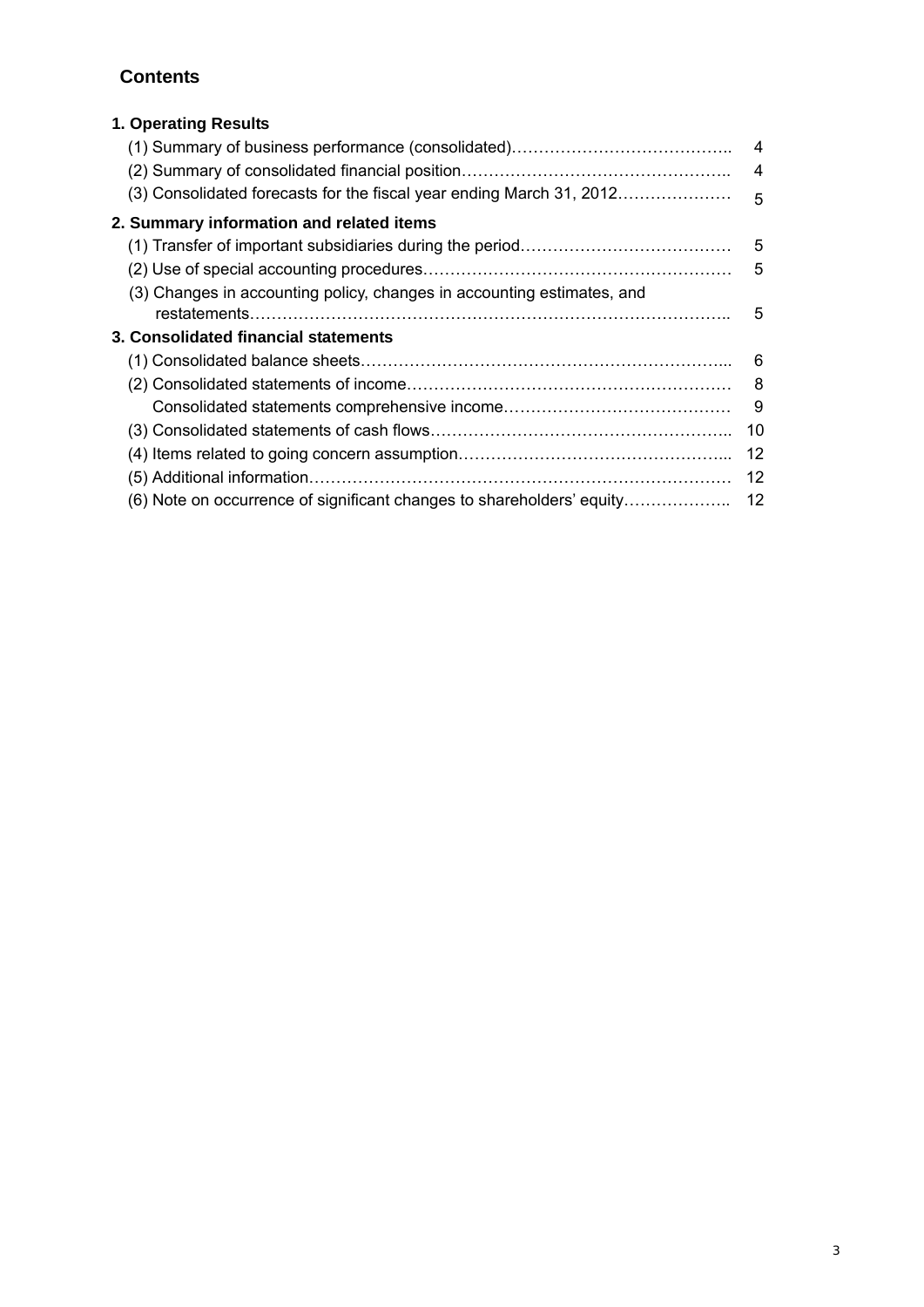### **1. Operating Results**

#### **(1) Summary of business performance (consolidated)**

(All comparisons are with the first quarter of the previous fiscal year, unless stated otherwise.)

During the first-quarter period under review, the Japanese economy was affected by the aftermath of the Great East Japan Earthquake and the nuclear accident in Fukushima, and production and exports significantly worsened due to an ongoing strong yen. Consumer spending weakened on negative rumours and a sense of insecurity, and the outlook remained uncertain.

In the snack foods industry, the post-earthquake operating environment remained challenging amid a widespread attitude of voluntary constraint and frugality among consumers.

In this environment, Calbee Group (hereafter "Calbee") launched initiatives to speed recovery at the four factories that were damaged by the disaster (the factories in Utsunomiya, Shinotsuma, our main R&D facility and Kiyohara). We sequentially restarted production from late March and production on all lines had resumed by late May.

During the period prior to re-launching full production, manufacturing was transferred to factories in other regions. Retail store activity was subdued, as we focused manufacturing and sales on staple products. Due to the effects of delayed new product launches and self-imposed restraints on advertising initiatives and in-store promotions, sales for April and May were lower than those of the same months of the previous year. New product launches and in-store promotions were restarted at the end of May and we broadly returned to pre-quake levels in June.

Net sales for the first quarter decreased 8.6% to ¥35,690 million. Operating income decreased 50.0% to ¥1,384 million due to reduced revenues and despite pursuing ongoing cost reductions. Ordinary income decreased 53.7% to ¥1,271 million and net income decreased 64.8% to ¥566 million.

#### **Result by business:**

#### **Food production and sales business**

Net sales decreased by 8.6% to ¥35,213 million due to a decline in sales of snack foods.

Snack foods:

Net sales decreased by 9.7% to ¥30,467 million. Sales of corn-based snacks, which were unaffected by the March disaster, were higher. However, almost all sales of products from the two remaining snack food categories—potato-based snacks and flour-based snacks—were lower, due to voluntarily constraints placed on in-store promotions, and other factors.

#### Other products (Processed bread and Cereal)

Net sales decreased 0.9% to ¥4,745 million due to the effect of the disaster on cereal foods. Sales of processed breads increased due to the effects of price discount campaigns and an increase in the number of stores that handle our products. Sales of cereal foods produced at our Kiyohara factory, which was damaged by the earthquake, were lower since we were unable to ship until the end of April. Full-fledged promotion of *Hitokuchi Bizen* initially launched in March, was delayed until May.

#### **Other businesses**

Net sales decreased 7.3% to ¥477 million. Although sales from the Distribution business were broadly in line with the previous year, sales from the Sales promotion tools business were lower in the post-quake environment due to self-imposed restraints placed on promotions at each of the customers that carry our products, due to the effects of the recent earthquake.

#### **(2) Summary of consolidated financial position**

(All comparisons are with the end of the previous fiscal year, unless stated otherwise.)

Total assets at the end of the first quarter on June 30, 2011 were ¥97,270 million, a decline of ¥2,123 million. The primary contributing factors were reduced profits due to the effects of the recent earthquake and a reduction in cash due to dividend, income tax and other payments.

Assets declined ¥2,123 million to ¥97,270 million, primarily due to decreases in cash and deposits and non-current assets. Investment in non-current assets was lower than the amount of depreciation and amortization.

Liabilities decreased ¥2,008 million to ¥24,460 million due to a reduction in reserve for loss on disaster and income taxes payable.

Net assets decreased ¥114 million to ¥72,809 million due to a reduction of retained earnings following dividend payments.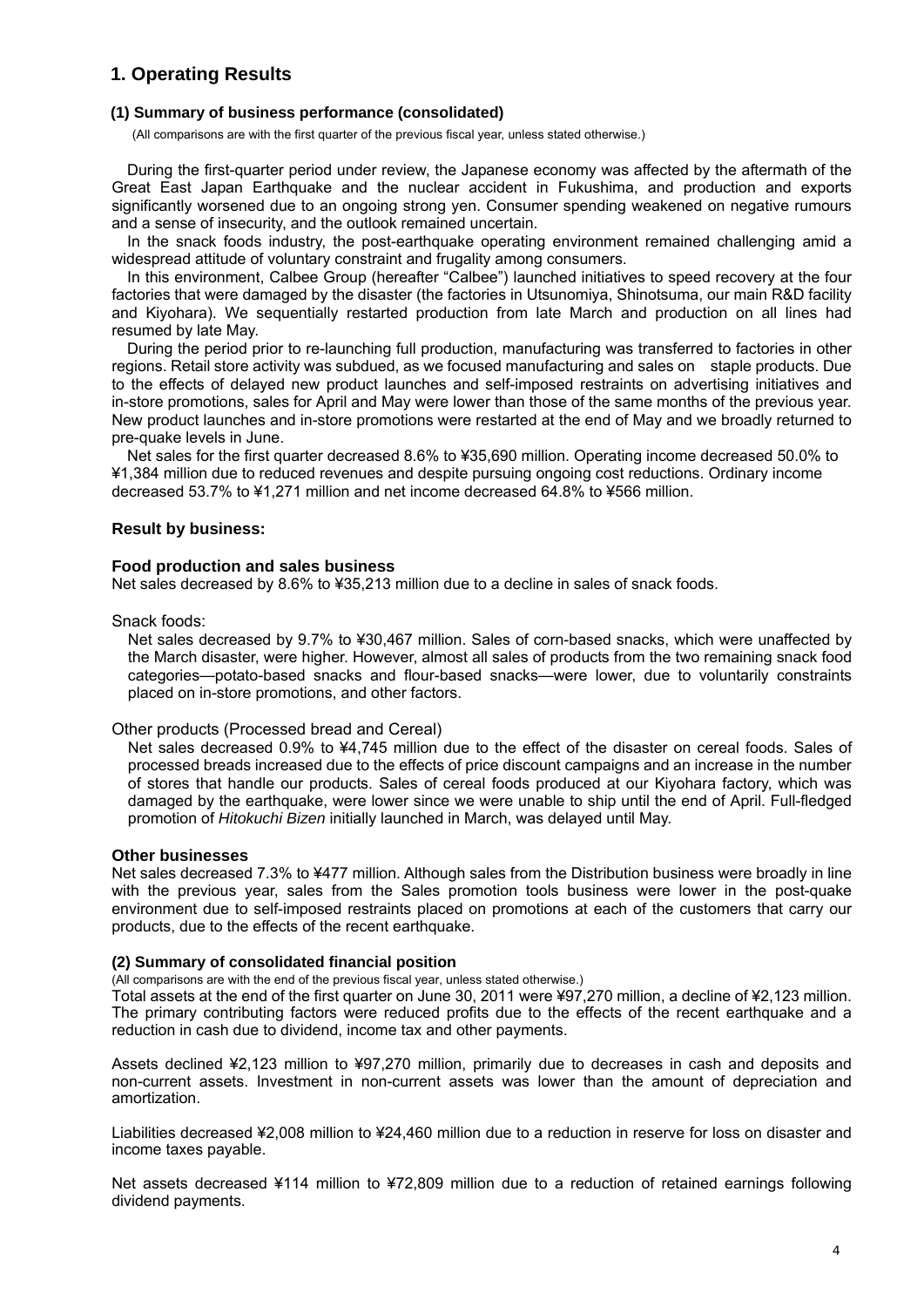As a result, the equity ratio increased 1.4 percentage points from the end of the previous fiscal year to 72.0% and net assets per share was ¥2,186.05.

#### Cash flow

Cash and cash equivalents as of June 30, 2011 were ¥15,536 million, ¥2,702 million lower than at the end of the previous fiscal year. The main contributing factors are detailed below.

#### Cash flows from operating activities

Net cash provided by (used in) operating activities during the period under review was ¥14 million, compared to ¥5,651 million for the first quarter of the previous fiscal year. Factors increasing operating cash flow included income before income taxes and minority interests of ¥1,287 million and depreciation and amortization of ¥1,524 million. Factors reducing operating cash flow included income taxes paid of ¥2,427 million.

#### Cash flows from investing activities

Net cash provided by (used in) investing activities during the period under review was ¥1,897 million, compared to cash inflow of ¥820 million for the first quarter of the previous fiscal year. Primary contributing factors included ¥1,125 million in payments for acquisition of non-current assets and a ¥872 million for the purchase of stocks of subsidiaries and affiliates following the establishment of Korean joint venture company HAITAI-CALBEE Co., Ltd. which became a consolidated subsidiary in July.

#### Cash flows from financing activities

Net cash provided by (used in) during the period under review was ¥758 million, compared to ¥3,749 million used in the first quarter of the previous fiscal year, and was primarily due to reduced capital following cash dividends paid of ¥903 million.

#### **(3) Consolidated forecasts for the fiscal year ending March 31, 2012**

Results for the year to date are largely in accordance with plans, and there are no changes to the interim and full-year forecasts issued on May 10, 2011.

#### **2. Summary information and related items**

- (1) Transfer of important subsidiaries during the period: No applicable items
- (2) Use of special accounting procedures: No applicable items
- (3) Changes in accounting policy, changes in accounting estimates, and restatements: No applicable items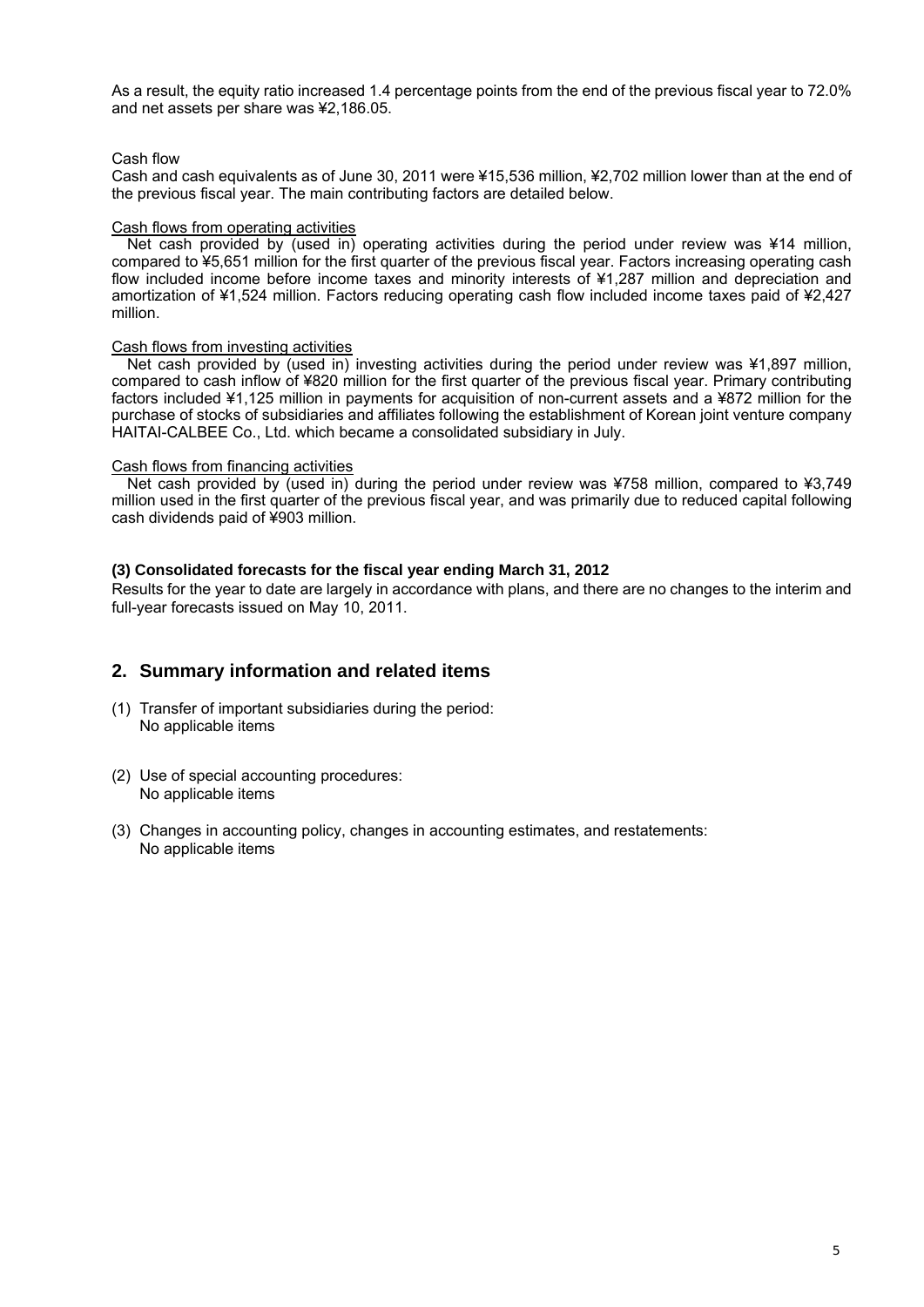# **3. Consolidated Financial Statements**

# **(1) Consolidated Balance Sheets**

|                                        | Millions of yen, rounded down |                |  |
|----------------------------------------|-------------------------------|----------------|--|
|                                        | As of                         | As of          |  |
|                                        | June 30, 2011                 | March 31, 2011 |  |
| <b>ASSETS</b>                          |                               |                |  |
| <b>Current assets</b>                  |                               |                |  |
| Cash and deposits                      | 15,536                        | 18,238         |  |
| Notes and accounts receivable-trade    | 11,043                        | 11,139         |  |
| Inventories                            | 5,314                         | 4,276          |  |
| Other                                  | 3,734                         | 3,779          |  |
| Allowance for doubtful accounts        | (13)                          | (14)           |  |
| <b>Total current assets</b>            | 35,615                        | 37,420         |  |
| Noncurrent assets                      |                               |                |  |
| Property, plant and equipment          |                               |                |  |
| Buildings and structures, net          | 21,264                        | 21,678         |  |
| Machinery, equipment and vehicles, net | 13,836                        | 14,550         |  |
| Land                                   | 10,619                        | 10,707         |  |
| Construction in progress               | 973                           | 619            |  |
| Other, net                             | 874                           | 922            |  |
| Total property, plant and equipment    | 47,569                        | 48,478         |  |
| Intangible assets                      |                               |                |  |
| Goodwill                               | 4,685                         | 4,822          |  |
| Other                                  | 1,783                         | 1,911          |  |
| Total intangible assets                | 6,468                         | 6,734          |  |
| Investments and other assets           |                               |                |  |
| Investments and other assets, gross    | 7,711                         | 6,855          |  |
| Allowance for doubtful accounts        | (94)                          | (94)           |  |
| Total investments and other assets     | 7,616                         | 6,761          |  |
| <b>Total noncurrent assets</b>         | 61,654                        | 61,973         |  |
| <b>Total assets</b>                    | 97,270                        | 99,393         |  |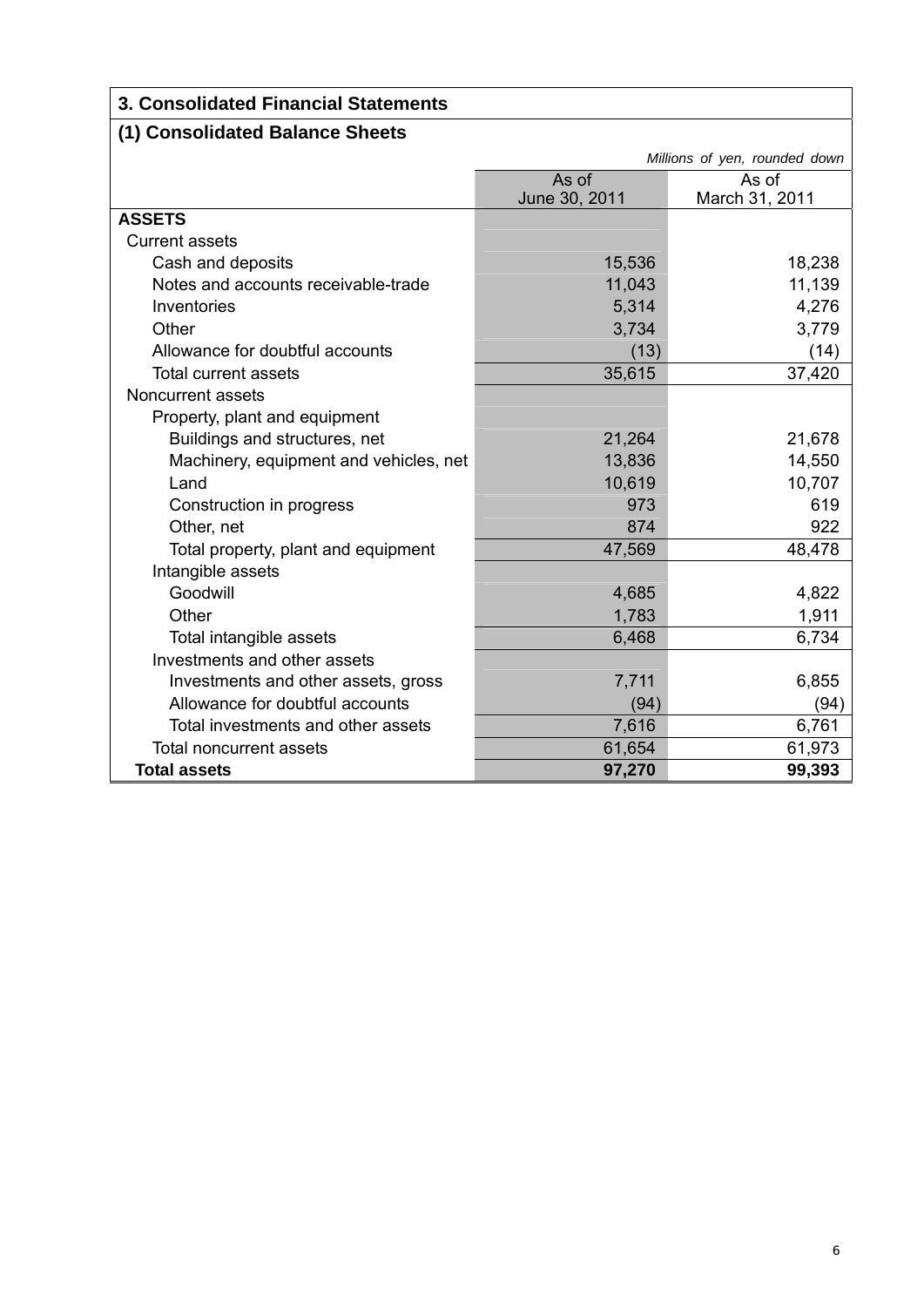|                                                          | <b>Consolidated Balance Sheets, continued</b> |                               |  |  |
|----------------------------------------------------------|-----------------------------------------------|-------------------------------|--|--|
|                                                          |                                               | Millions of yen, rounded down |  |  |
|                                                          | As of                                         | As of                         |  |  |
|                                                          | June 30, 2011                                 | March 31, 2011                |  |  |
| <b>LIABILITIES</b>                                       |                                               |                               |  |  |
| <b>Current liabilities</b>                               |                                               |                               |  |  |
| Accounts payable-trade                                   | 6,448                                         | 5,656                         |  |  |
| Short-term loans payable                                 | 139                                           | 107                           |  |  |
| Current portion of long-term loans<br>payable            | 93                                            | 182                           |  |  |
| Accounts payable-other                                   | 2,981                                         | 3,914                         |  |  |
| Income taxes payable                                     | 819                                           | 2,443                         |  |  |
| Provision for bonuses                                    | 1,223                                         | 3,096                         |  |  |
| Provision for directors' bonuses                         | 86                                            | 182                           |  |  |
| Reserve for loss on disaster                             | 664                                           | 1,378                         |  |  |
| Other                                                    | 6,622                                         | 4,327                         |  |  |
| <b>Total current liabilities</b>                         | 19,078                                        | 21,288                        |  |  |
| <b>Noncurrent liabilities</b>                            |                                               |                               |  |  |
| Long-term loans payable                                  | 9                                             | 9                             |  |  |
| Provision for retirement benefits                        | 3,413                                         | 3,335                         |  |  |
| Provision for directors' retirement<br>benefits          | 462                                           | 424                           |  |  |
| Asset retirement obligations                             | 661                                           | 658                           |  |  |
| Other                                                    | 835                                           | 752                           |  |  |
| <b>Total noncurrent liabilities</b>                      | 5,381                                         | 5,180                         |  |  |
| <b>Total liabilities</b>                                 | 24,460                                        | 26,469                        |  |  |
| <b>NET ASSETS</b>                                        |                                               |                               |  |  |
| Shareholders' equity                                     |                                               |                               |  |  |
| Capital stock                                            | 10,856                                        | 10,744                        |  |  |
| Capital surplus                                          | 10,424                                        | 10,312                        |  |  |
| Retained earnings                                        | 49,611                                        | 49,938                        |  |  |
| Total shareholders' equity                               | 70,892                                        | 70,995                        |  |  |
| Accumulated other comprehensive<br>income                |                                               |                               |  |  |
| Valuation difference on<br>available-for-sale securities | (40)                                          | (62)                          |  |  |
| Foreign currency translation<br>adjustment               | (772)                                         | (697)                         |  |  |
| Total accumulated other                                  | (813)                                         | (759)                         |  |  |
| comprehensive income                                     |                                               |                               |  |  |
| Subscription rights to shares                            | 102                                           | 102                           |  |  |
| Minority interests                                       | 2,628                                         | 2,585                         |  |  |
| Total net assets                                         | 72,809                                        | 72,924                        |  |  |
| <b>Total liabilities and net assets</b>                  | 97,270                                        | 99,393                        |  |  |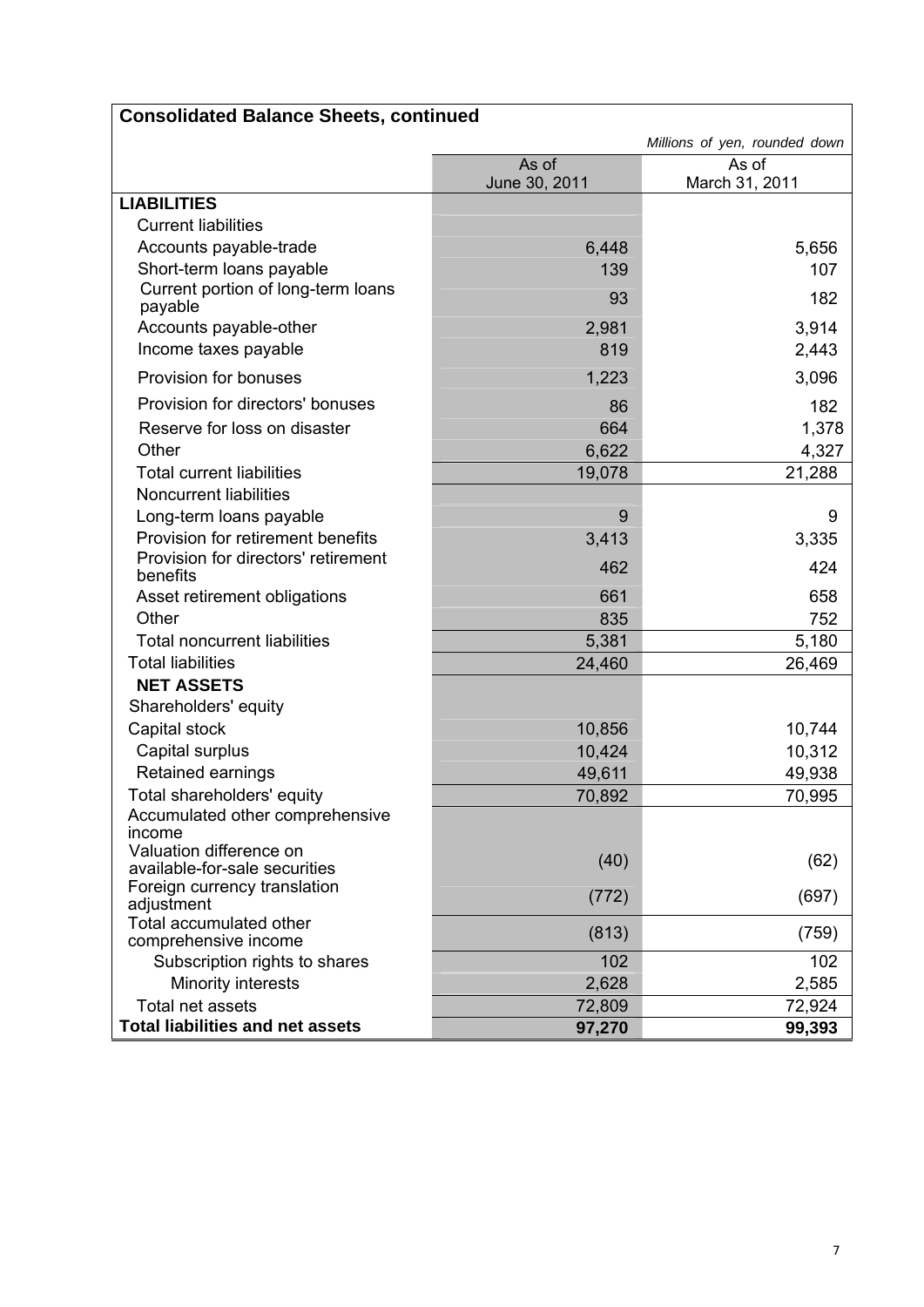| (2) Consolidated Statements of Income                     |                                   |                                   |  |
|-----------------------------------------------------------|-----------------------------------|-----------------------------------|--|
|                                                           |                                   | Millions of yen, rounded down     |  |
|                                                           | April 1, 2011 to<br>June 30, 2011 | April 1, 2010 to<br>June 30, 2010 |  |
| Net sales                                                 | 35,690                            | 39,033                            |  |
| Cost of sales                                             | 21,246                            | 23,011                            |  |
| Gross profit                                              | 14,444                            | 16,021                            |  |
| Selling, general and administrative                       |                                   |                                   |  |
| expenses                                                  | 13,059                            | 13,253                            |  |
| Operating income                                          | 1,384                             | 2,768                             |  |
| Non-operating income                                      |                                   |                                   |  |
| Interest income                                           | $\overline{2}$                    | 1                                 |  |
| Dividends income                                          | 40                                | 45                                |  |
| Real estate income                                        | 17                                | 18                                |  |
| Income from compensation for                              | 68                                |                                   |  |
| damage                                                    |                                   |                                   |  |
| Other                                                     | 41                                | 93                                |  |
| Total non-operating income                                | 170                               | 158                               |  |
| Non-operating expenses                                    |                                   |                                   |  |
| Interest expenses                                         | 1                                 | 19                                |  |
| Foreign exchange losses                                   | 203                               | 88                                |  |
| Other                                                     | 77                                | 72                                |  |
| Total non-operating expenses                              | 283                               | 180                               |  |
| Ordinary income                                           | 1,271                             | 2,746                             |  |
| Extraordinary income                                      |                                   |                                   |  |
| Gain on sales of noncurrent assets                        | 9                                 | 915                               |  |
| Subsidies income<br>Reversal of allowance for doubtful    | 230                               | 27                                |  |
| accounts                                                  |                                   | 54                                |  |
| Reversal of provision for loss on                         | 128                               |                                   |  |
| disaster<br>Other                                         |                                   | 29                                |  |
|                                                           | 370                               | 1,026                             |  |
| Total extraordinary income<br><b>Extraordinary loss</b>   |                                   |                                   |  |
| Loss on sales of noncurrent assets                        | 27                                |                                   |  |
| Loss on retirement of noncurrent                          |                                   |                                   |  |
| assets                                                    | 21                                | 46                                |  |
| Loss on disaster                                          | 252                               |                                   |  |
| Loss on adjustment for changes of                         |                                   |                                   |  |
| accounting standard for asset                             |                                   | 351                               |  |
| retirement obligations<br>Loss on valuation of investment |                                   |                                   |  |
| securities                                                |                                   | 154                               |  |
| Other                                                     | 53                                | 35                                |  |
| <b>Total extraordinary losses</b>                         | 355                               | 588                               |  |
| Income before income taxes and                            | 1,287                             | 3,185                             |  |
| minority interests                                        |                                   |                                   |  |
| Income taxes-current<br>Income taxes-deferred             | 855                               | 2,028                             |  |
|                                                           | (231)<br>623                      | (575)                             |  |
| Total income taxes                                        |                                   | 1,453                             |  |
| Income before minority interests                          | 663                               | 1,732                             |  |
| Minority interests in income                              | 97                                | 119                               |  |
| Net income                                                | 566                               | 1,612                             |  |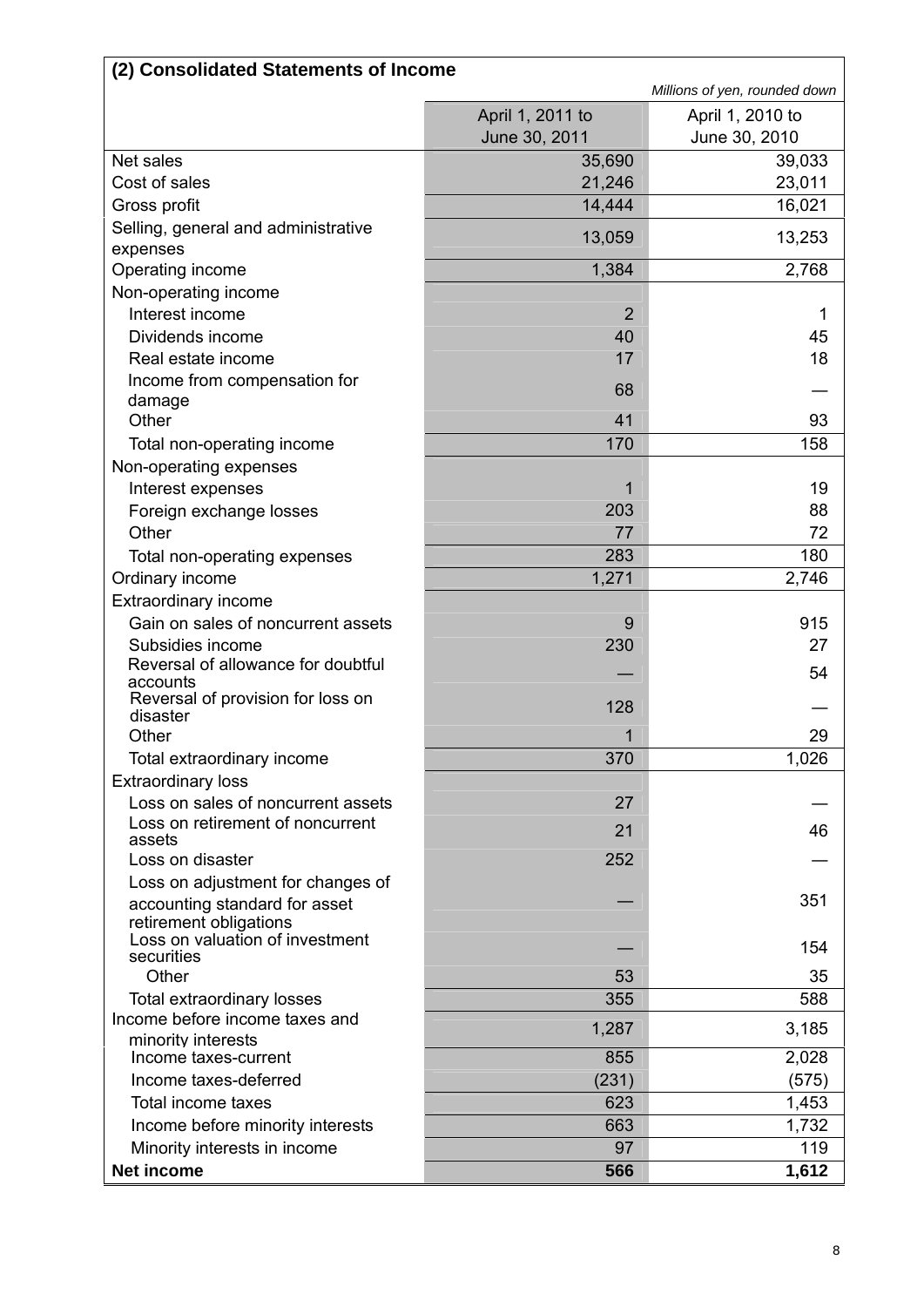| <b>Consolidated Statements of Comprehensive Income</b> |                  |                               |  |
|--------------------------------------------------------|------------------|-------------------------------|--|
|                                                        |                  | Millions of yen, rounded down |  |
|                                                        | April 1, 2011 to | April 1, 2010 to              |  |
|                                                        | June 30, 2011    | June 30, 2010                 |  |
| Income before minority interests                       | 663              | 1,732                         |  |
| Other comprehensive income                             |                  |                               |  |
| Valuation difference on                                | 21               | (24)                          |  |
| available-for-sale securities                          |                  |                               |  |
| Foreign currency translation<br>adjustment             | (120)            | (241)                         |  |
| Total other comprehensive income                       | (99)             | (265)                         |  |
| Comprehensive income                                   | 564              | 1,466                         |  |
| (Breakdown)                                            |                  |                               |  |
| Comprehensive income attributable to                   | 512              | 1,433                         |  |
| owners of the parent                                   |                  |                               |  |
| <b>Comprehensive income attributable</b>               | 51               | 32                            |  |
| to minority interests                                  |                  |                               |  |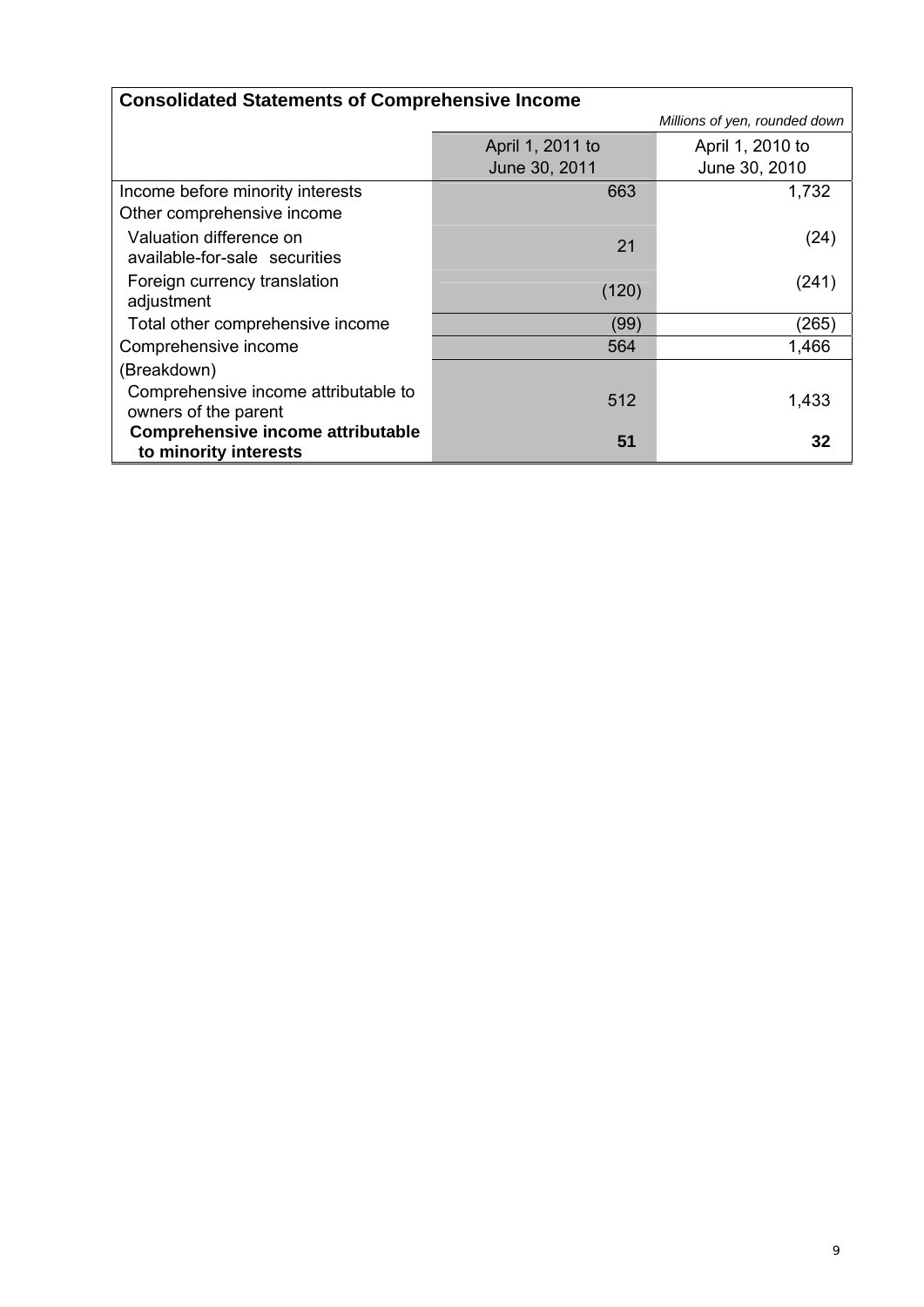| (3) Consolidated Statements of Cash Flows                   |                                   |                                   |
|-------------------------------------------------------------|-----------------------------------|-----------------------------------|
|                                                             | Millions of yen, rounded down     |                                   |
|                                                             | April 1, 2011 to<br>June 30, 2011 | April 1, 2010 to<br>June 30, 2010 |
| Net cash provided by (used in) operating activities         |                                   |                                   |
| Income before income taxes and minority                     |                                   |                                   |
| interests                                                   | 1,287                             | 3,185                             |
| Depreciation and amortization                               | 1,524                             | 1,861                             |
| Amortization of goodwill                                    | 137                               | 136                               |
| Loss on adjustment for changes of accounting                |                                   | 351                               |
| standard for asset retirement obligations                   |                                   |                                   |
| Increase (decrease) in allowance for doubtful               | (0)                               | (292)                             |
| accounts                                                    |                                   |                                   |
| Increase (decrease) in provision for bonuses                | (1, 871)                          | (1, 195)                          |
| Increase (decrease) in provision for directors'             | (96)                              | (133)                             |
| bonuses                                                     |                                   |                                   |
| Increase (decrease) in provision for retirement<br>benefits | 77                                | (21)                              |
| Decrease (increase) in prepaid pension costs                | 35                                | 48                                |
| Increase (decrease) in provision for directors'             | 37                                | 14                                |
| retirement benefits                                         |                                   |                                   |
| Interest and dividends income                               | (42)                              | (47)                              |
| Interest expenses                                           | 1                                 | 19                                |
| Foreign exchange losses (gains)                             | 180                               | 79                                |
| Subsidies income                                            | (230)                             | (27)                              |
| Loss (gain) on sales of investment securities               | (1)                               | 0                                 |
| Loss (gain) on valuation of investment securities           |                                   | 154                               |
| Loss (gain) on sales of noncurrent assets                   | 17                                | (915)                             |
| Loss on retirement of noncurrent assets<br>Loss on disaster | 21<br>123                         | 46                                |
| Decrease (increase) in notes and accounts                   |                                   |                                   |
| receivable-trade                                            | 64                                | 853                               |
| Decrease (increase) in inventories                          | (1,050)                           | 391                               |
| Increase (decrease) in notes and accounts                   |                                   |                                   |
| payable-trade                                               | 808                               | 336                               |
| Decrease (increase) in accounts receivable-other            | (6)                               | 97                                |
| Increase (decrease) in accounts payable-other               | (626)                             | (433)                             |
| Increase (decrease) in accrued expenses                     | 2,252                             | 2,586                             |
| Increase (decrease) in accrued consumption                  | (194)                             | (82)                              |
| taxes                                                       |                                   |                                   |
| Other, net                                                  | 450                               | 1,149                             |
| Subtotal                                                    | 2,902                             | 8,165                             |
| Interest and dividends income received                      | 47                                | 57                                |
| Interest expenses paid                                      | (2)                               | (19)                              |
| Proceeds from subsidies                                     | 230                               | 27                                |
| Payments for loss on disaster                               | (736)                             |                                   |
| Income taxes paid                                           | (2, 427)                          | (2, 579)                          |
| Net cash provided by (used in) operating activities         | 14                                | 5,651                             |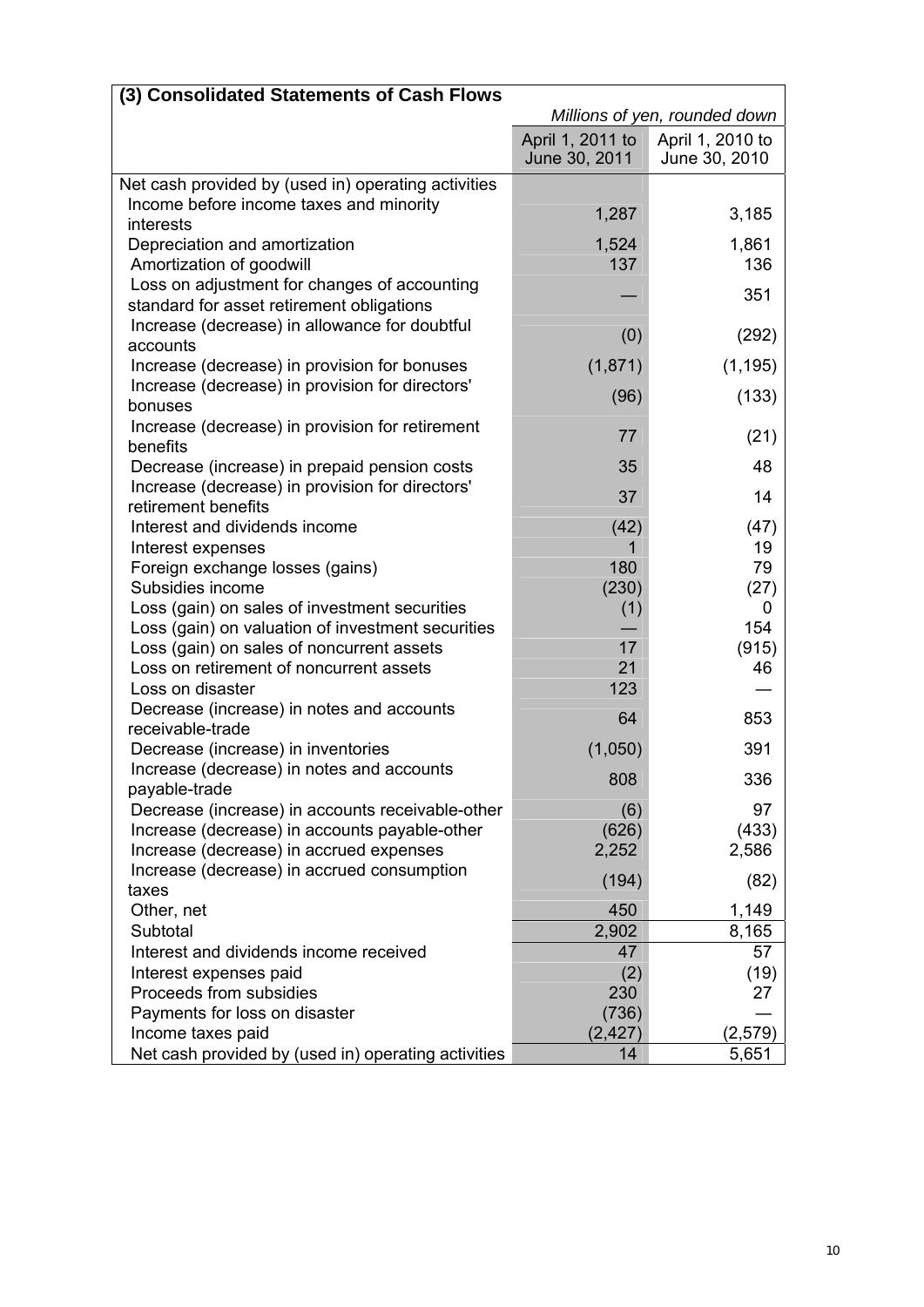| <b>Consolidated Statements of Cash Flows, continued</b>        |                                   |                                   |  |
|----------------------------------------------------------------|-----------------------------------|-----------------------------------|--|
|                                                                | Millions of yen, rounded down     |                                   |  |
|                                                                | April 1, 2011 to<br>June 30, 2011 | April 1, 2010 to<br>June 30, 2010 |  |
| Net cash provided by (used in) investing activities            |                                   |                                   |  |
| Purchase of property, plant and equipment                      | (1,062)                           | (393)                             |  |
| Proceeds from sales of property, plant and<br>equipment        | 56                                | 1,313                             |  |
| Purchase of intangible assets                                  | (62)                              | (51)                              |  |
| Purchase of investment securities                              | (4)                               | (5)                               |  |
| Proceeds from sales of investment securities                   | 8                                 | 8                                 |  |
| Purchase of stocks of subsidiaries and affiliates              | (872)                             |                                   |  |
| Payments of loans receivable                                   | (98)                              | (37)                              |  |
| Collection of loans receivable                                 | 106                               | 2                                 |  |
| Payments for guarantee deposits                                | (39)                              | (16)                              |  |
| Proceeds from collection of guarantee deposits                 | 65                                | 66                                |  |
| Other, net                                                     | 5                                 | (65)                              |  |
| Net cash provided by (used in) investing activities            | (1, 897)                          | 820                               |  |
| Net cash provided by (used in) financing activities            |                                   |                                   |  |
| Net increase (decrease) in short-term loans                    | 36                                | (2, 565)                          |  |
| payable                                                        |                                   |                                   |  |
| Proceeds from long-term loans payable                          |                                   | 3                                 |  |
| Repayment of long-term loans payable                           | (89)                              | (382)                             |  |
| Proceeds from exercise of stock option                         | 224                               |                                   |  |
| Cash dividends paid                                            | (893)                             | (692)                             |  |
| Cash dividends paid to minority shareholders                   | (9)                               | (87)                              |  |
| Repayments of lease obligations                                | (26)                              | (24)                              |  |
| Net cash provided by (used in) financing activities            | (758)                             | (3,749)                           |  |
| Effect of exchange rate change on cash and cash<br>equivalents | (61)                              | (82)                              |  |
| Net increase (decrease) in cash and cash<br>equivalents        | (2,702)                           | 2,639                             |  |
| Cash and cash equivalents at beginning of period               | 18,238                            | 4,469                             |  |
| Increase (decrease) in cash and cash equivalents               |                                   | 27                                |  |
| resulting from change of scope of consolidation                |                                   |                                   |  |
| Cash and cash equivalents at end of period                     | 15,536                            | 7,137                             |  |